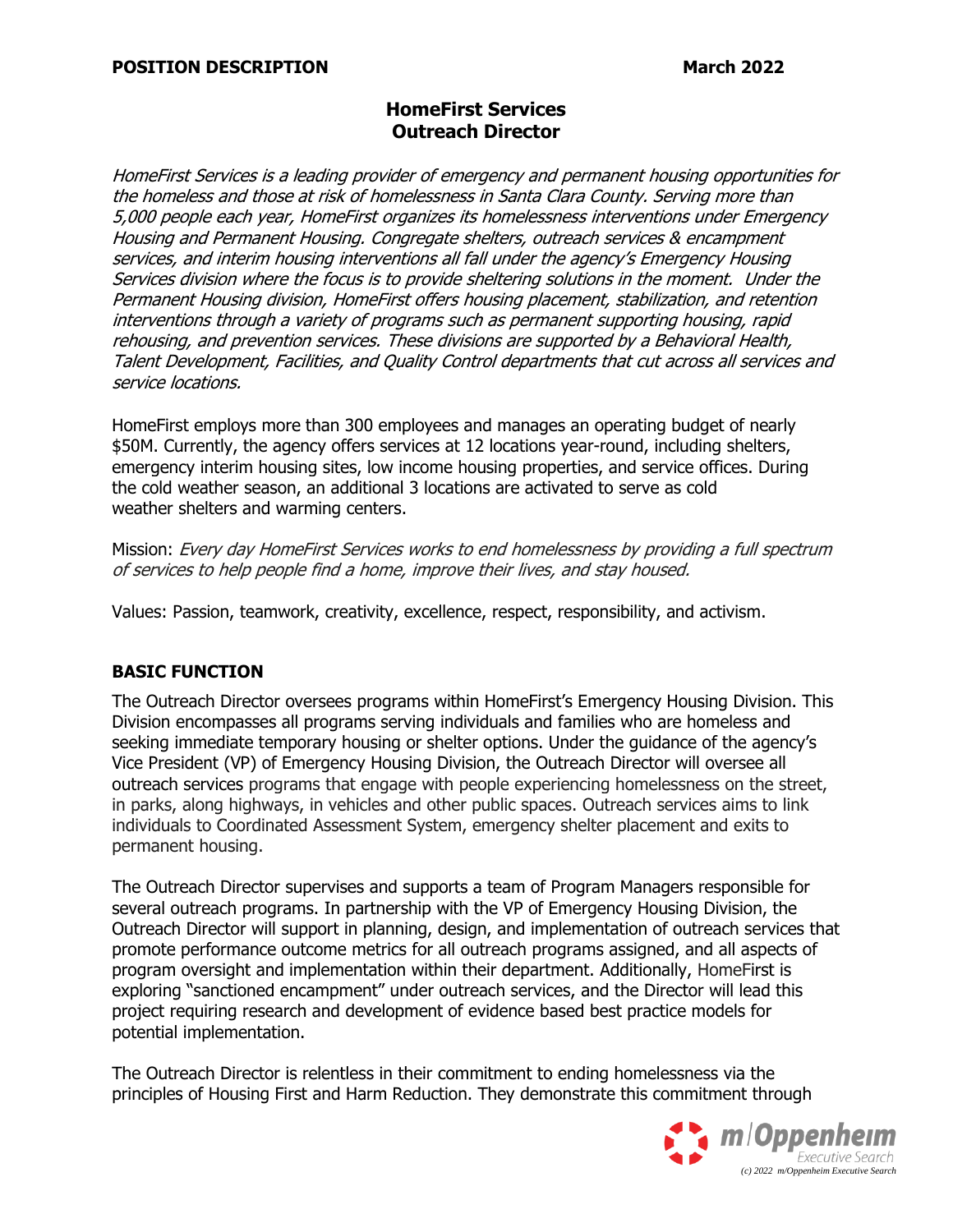thoughtful, *strategic* program design and a scientific approach to performance improvement. Their participation in the continuous testing, analysis, and refinement of programs reflects their personal *pursuit of excellence* in all that they do.

The Outreach Director is able to navigate the competing demands of internal and external stakeholders and balances their passion for service with developed business acumen.

### **IMMEDIATE PRIORITIES**

- Works with VP of Emergency Housing Division and the agency Executive Leadership Team to plan, deliver and monitor strategic plan goals and outcomes;
- With the VP of Emergency Housing Division and agency Quality control Department, support the monitoring, analysis, and evaluation of program performance;
- Works with VP of Emergency Housing Division in visioning new program; development, as well as developing operational plans for the program areas;
- Facilitate collaborative decision-making regarding program development and implementation;
- Works to expand and deepen the agency's external partnerships to ensure the highest level of service possible to those experiencing homelessness;
- Participate in community needs assessment, program planning and program resource allocation activities;
- Responsible for the implementation and monitoring of services contracts and deliverables identified within multiple contracts;
- Responsible for programmatic operations of outreach services, including researching best practices and programmatic upgrades as necessary;
- Works in conjunction with the VP of Emergency Housing on the oversight of all budget items related to program areas assigned, as well as the development of a yearly budget;
- Responsible for maintaining best practices regarding compliance, policy and procedures, contract reporting and data collection of assigned programs and contracts;
- Works in conjunction with the agency's Data and Evaluation team to generate regular data reports, as well as contract requirements;
- Recruit, evaluate, and train program managers and assists them in the development of their team and professional growth;
- Provides regular one to one supervision with team members as well as conducts team meetings;
- Assists with personnel recruitment and retention including, interviewing, hiring, and training;
- Shadow multiple outreach service teams to gain insight and identify areas for program improvement;
- Attends local and non-local meetings and conferences as required by grantors;
- Ensures the timeliness and accuracy of data entry as well as monitors data for quality and compliance;
- Builds and maintains positive working relationships with contract monitors ie. City, County and private funders;

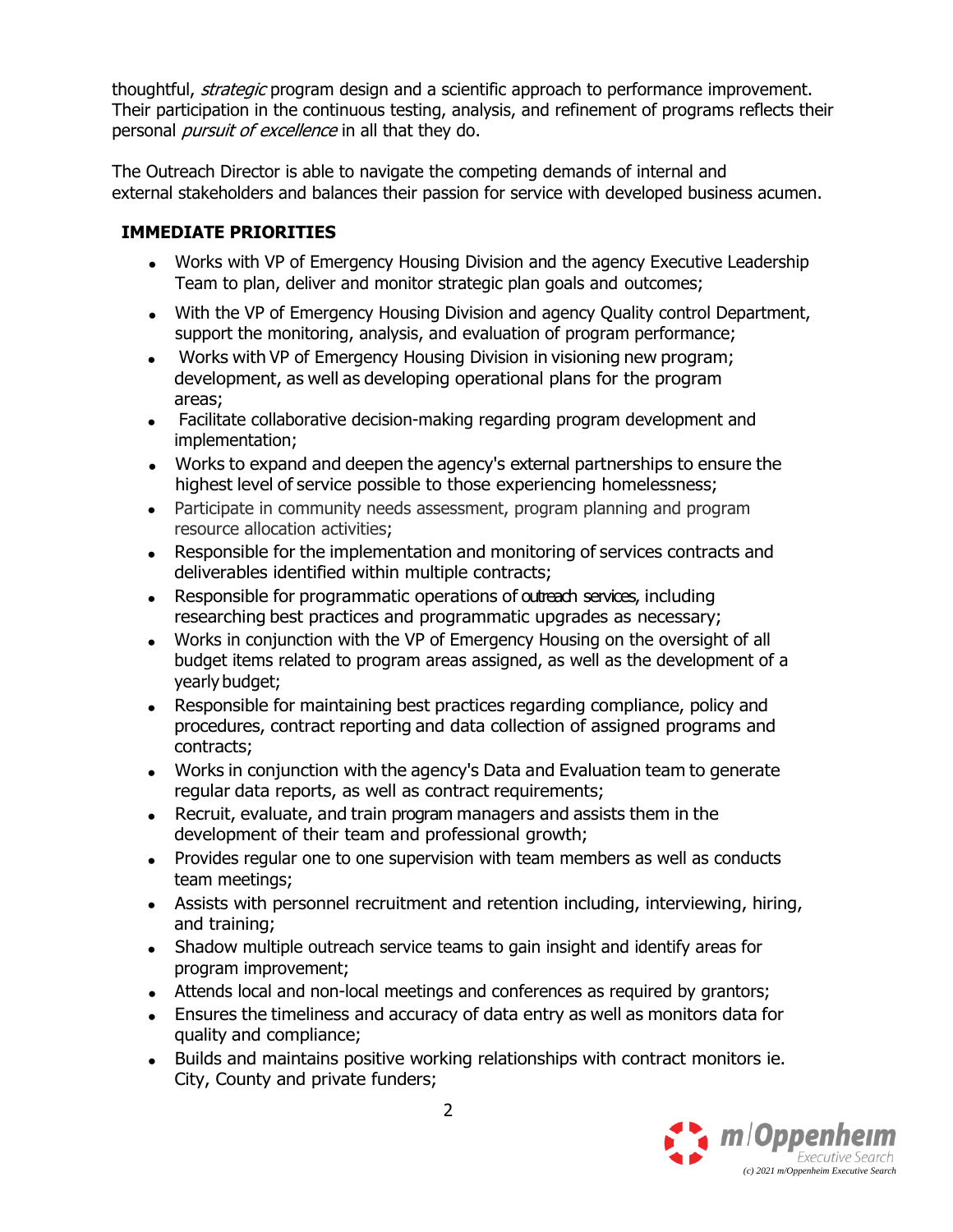- Maintains awareness of emerging outreach servcies trends including agency-wide, and nationally;
- Models a professional and respectful environment that supports teamwork while promoting the dignity, respect, and confidentiality of program participants, staff, and volunteers.

## **ONGOING RESPONSIBILITIES**

PROGRAM ADMINISTRATION, MANAGEMENT & OPERATIONS

- Determine staffing needs and staff deployment throughout the department.
- Partner with the leadership to ensure proper strategic support for programs, including leading and supporting efforts to secure and execute contracts, as well as identify fundraising needs.
- Establish collaborative working relationships with the CPO, program and other directors, funding sources, community partners and other constituencies; foster and sustain a culture of cooperation, trust, communication, mutual support, teamwork and integrity.
- Become thoroughly familiar with HomeFirst's history and culture, values and strategy, programs and services, public partners, associated organizations, finances, funding, and advocacy positions.
- Ensure the Housing Stabilization department meets annual and longer-term performance outcomes in support of HomeFirst's Strategic Plan.
- Foster ongoing communication and relationships; remain abreast of changing systems and approaches, funding sources and policies; participate in City and County planning and administrative meetings; attend conferences and participate in public presentations, as needed.
- Respond to crisis situations with calm, clear-headed leadership. HomeFirst is a 24/7 provider of services to a highly vulnerable population, and the DDHS must be prepared to manage crisis response and ensure staff members are safe.

# **IDEAL EXPERIENCE & CHARACTERISTICS**

The candidate should have the following types of professional experiences and leadership characteristics:

- A mission-driven individual with a passion for addressing the systemic aspects of homelessness through multi-disciplinary, entrepreneurial approaches. An understanding of, and experience with, a diversity of housing modalities and interventions is essential.
- Demonstrated understanding of the needs of people experiencing homelessness and related health and wellness issues, services and programs.
- At least 5 years of experience in a nonprofit or public agency with a demonstrated track record of strengthening internal organizational structures, building capacity to support service delivery, and being a champion of staff leadership development.
- Knowledge of nonprofit management best practices, effective delivery of quality programs and services, budgeting, building sustainable revenue streams, contract negotiation and management.
- A strategic thinker who can see holistic solutions; goal- and outcomes-oriented; one who can balance competing priorities.